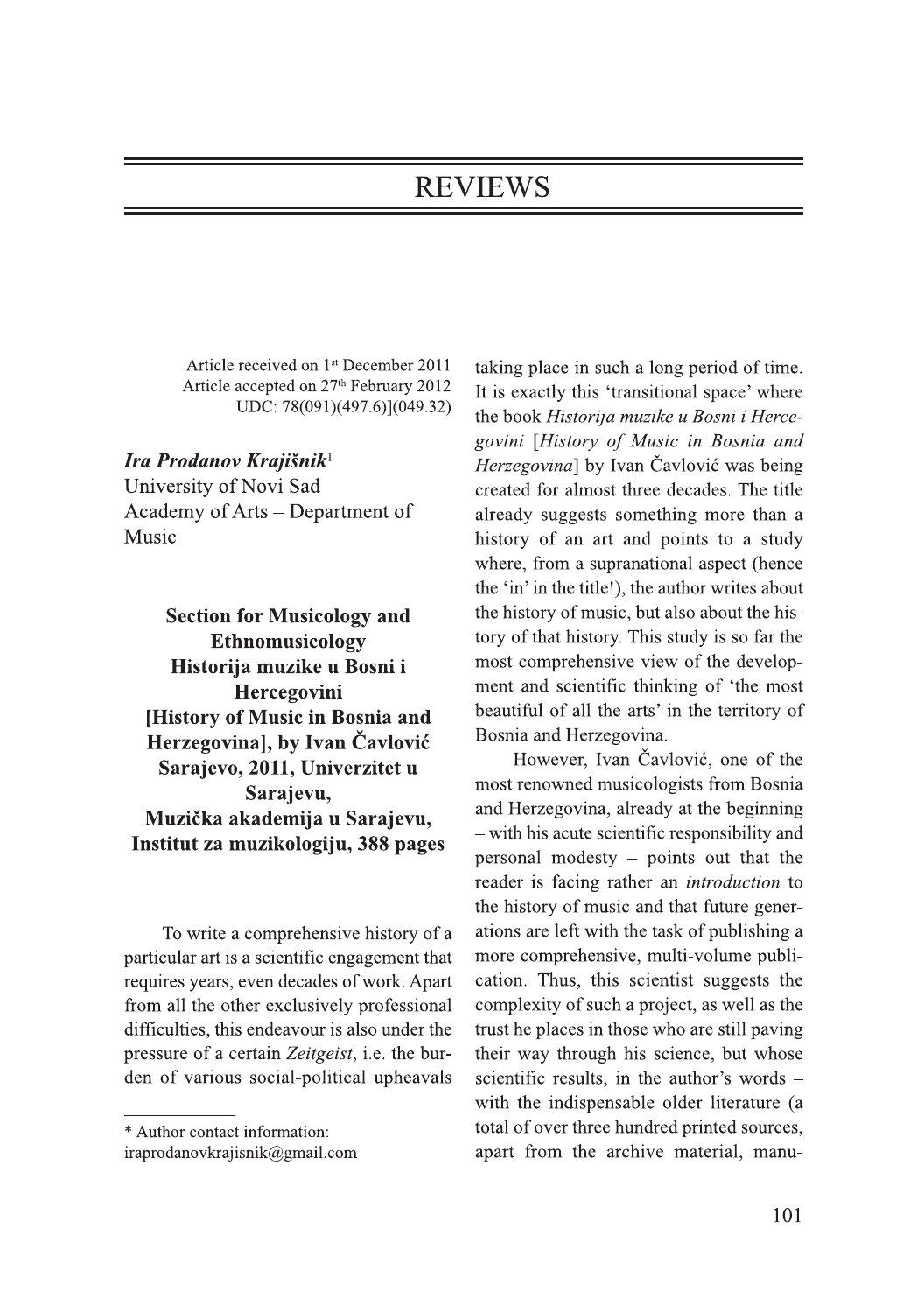scripts, numerous reference books, encyclopaedias, catalogues, bulletins, lists, sijills) – have been an important support for creating such an large edition.

Although readers are facing a history which is, as the author stresses, written chronologically, and not problematically as a case study, the concept of this edition still successfully networks different methodological approaches; hence the history of music is followed in a clear and logical way, from the general to the special. In the introductory chapter, the author gave the basic explanations about such a concept, emphasizing key problems as well: from methodology, terminology – which is particularly meticulous about folklore and confessional music  $-$  to the issues of history and aesthetics, and finally periodization. It is meanwhile important to note that the periodization applied in the book greatly relies upon the timeframes conditioned, almost without exception, by political circumstances. Time and again, this confirms that music must be perceived in the context which 'marks' it forever. For that exact reason, the chapter Bosna i Hercegovina - geografsko-državni okviri [Bosnia and Herzegovina - Geographic and State Setting] first deals with the general historical summary of the emergence of the state whose history of music is the main subject.

The chapter Prahistorija i stari vijek [Prehistory and Antiquity] points to the possible beginnings of the development of music art in Bosnia and Herzegovina and comments on those terms used for musicmaking which are common for the Slavonic peoples who migrated to the Balkans. Although it is emphasized that the term 'Bosnia' was first used as late as in the 10<sup>th</sup> century, the chapter Srednji vijek [Middle *Ages* deals with the period beginning in

the 5<sup>th</sup> century. It first provides general remarks on the dates crucial for the state itself, and then gives the basic division of music (by Dragotin Cvetko) into spiritual, secular artistic and secular popular. Due to the scarcity of the sources which deal with music, the author rightfully refrains from all valuation. Hence the conclusions about the music art in this period are actually drawn by considering the documents where the music is written about (as is the case, after all, with other Balkan territories). The next chapter, Osmanlijski period [The Ottoman Period], is very precisely determined in time  $(1463-1878)$ , but it is emphasized that the years stated only reflect the key moments in the Turkish conquests. The author here again consults the sources where music was written about, and meanwhile first of all he solves the dilemma about the 'permitted' and 'forbidden' music in Moslem practice, pointing to the fact (akin to the notion of music in Antiquity) that the music was *accepted* if it had ethical or educational value. This is the period when sevdalinkas were first mentioned, and they are undoubtedly the most popular form of (folk) music in Bosnia and Herzegovina. According to the sources, the music was nurtured and passed on orally, and the first officially printed composition, Hajde, hajde pod barjak [Come, Come under the Flag], was created most likely to the melody of Friar Grgo Martić, which was written down and then arranged by a captain of the Sarajevo military band, Fuadaga. The subchapter on spiritual music deals not only with Christianity, but with Islam and Judaism as well. This is the time when composers began to acquire a reputation and the first among them - no matter how paradoxical that may seem for such a conservative en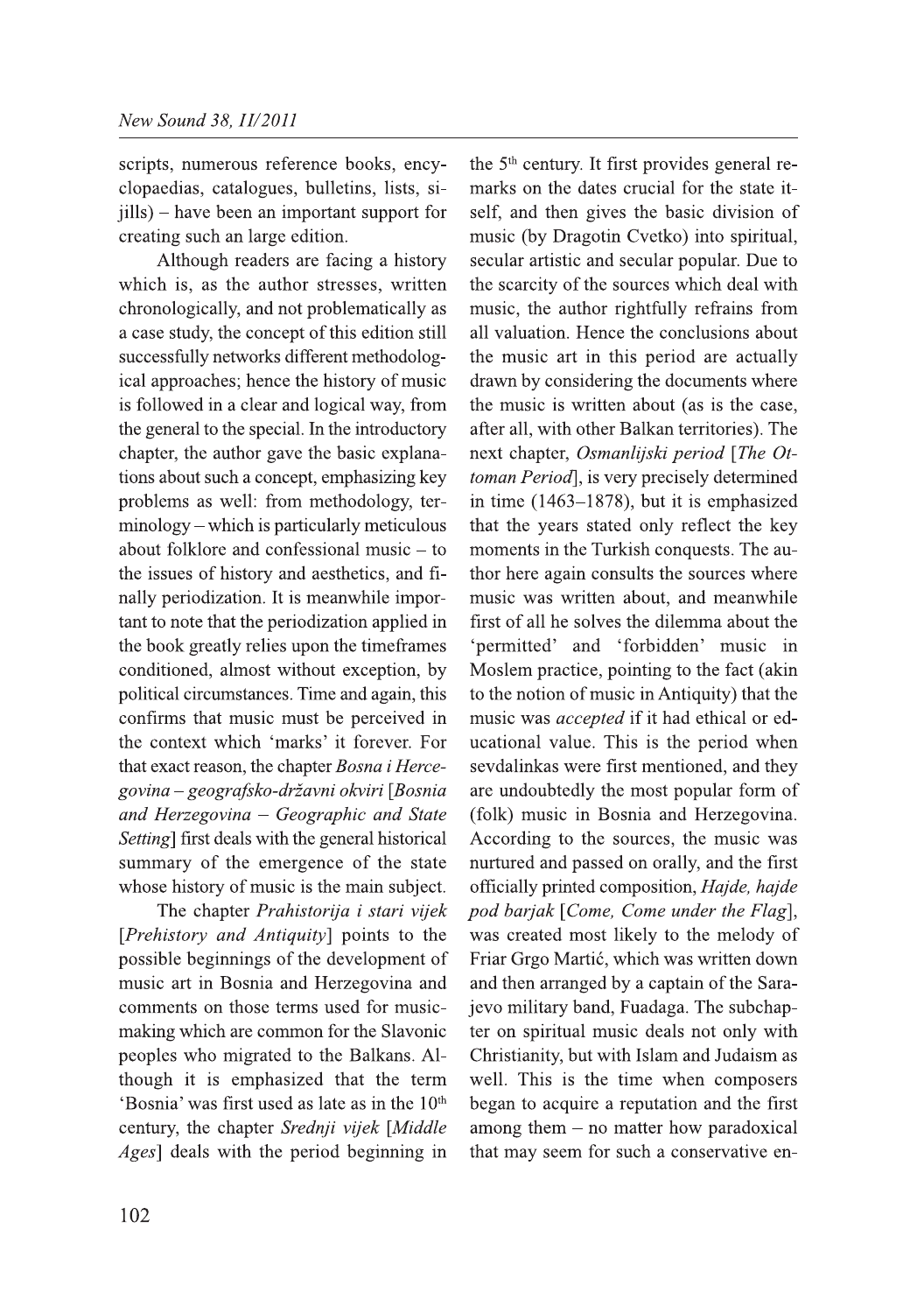vironment as Bosnia - most probably was Ida Latas, the wife of Omar Pasha Latas! Among the most significant names, apart from Franciscus Bossinensis, are mostly Catholic priests who educated the first musicians in the Bosnian monasteries. Not without reason, a separate subchapter is dedicated to Islamic music. Detailed explanations are given of its characteristics, manners of performing and main formal patterns primarily because the research until recently has been very scarce. Special attention is also paid to the music in the theatre, military music – mekterhana – and folklore music practice.

The main characteristic of music discussed in the chapter Austrougarski period (1878-1918) [Austro-Hungarian Period  $(1878-1918)$  is the 'favouring of West-European values'. It was systematically implemented, mostly because of the Austro-Hungarian immigrants in Bosnia, but was soon accepted even by the domicile population. The awakening of national consciousness, whose focal points were numerous cultural clubs established in Bosnia and Herzegovina, took place alongside with musical modernization, although it was contrary to the Austro-Hungarian political views. The largest musical centres were Sarajevo, Mostar, Tuzla and Banja Luka (where, as it seems, the first concert of artistic music was organized), and the author, as separate activities, deals with concert activities, theatre music, many choral associations and orchestras, musical education and publishing, compositional activities (by Aleksa Šantić and Bogomir Kačerovski) and ethnomusicological research (initiated with the written records of J. Bajamonti, F. Kuhač, L. Kuba and others).

In the section Između dva svjetska rata (1918–1941) [Between the World Wars  $(1918-1941)$ ] the author, after a short digest of key political changes and the incorporation of Bosnia and Herzegovina into the Yugoslav state, stresses three areas where the development of musical life became comparable to the more advanced musical circumstances in Croatia and Serbia: musical education, performing practice and compositional activities. In the area of musical education, he stresses the existence of the Regional School in Sarajevo  $(1920)$  – up to 1946 the only institution of musical education, which practically produced all the significant artists of the time  $-$  and similar private musical 'establishments' and music schools in other cities, which significantly strengthened the domestic musical personnel. In a subsection dedicated to performing, not only individuals stand out but also institutions, mostly the National Theatre in Sarajevo, the Sarajevo Philharmonic and other orchestras, as well as the 'multimedia artistic society' Collegium artisticum (1939) in Sarajevo; then the National Theatre of Bosanska Krajina in Banja Luka and various choral associations. After that, the names of the first composers are given: F. Matejovski, J. H. Bohinjski, J. Majer and others.

Although very short, the section entitled U Drugom svjetskom ratu (1941–1945) [In the Second World War  $(1941-1945)$ ] was utilized by Čavlović as a convenient space for emphasizing the extent of the destruction of the territories and population of Bosnia and Herzegovina, whose 'biološku destrukciju nisu doživjele ni zemlje koje su iznijele najveći teret Drugog svjetskog rata u Evropi i svijetu' ['biological destruction was not experienced even by the countries who carried the heaviest burden of the Second World War in Europe and the world']. These devastating facts, in a cer